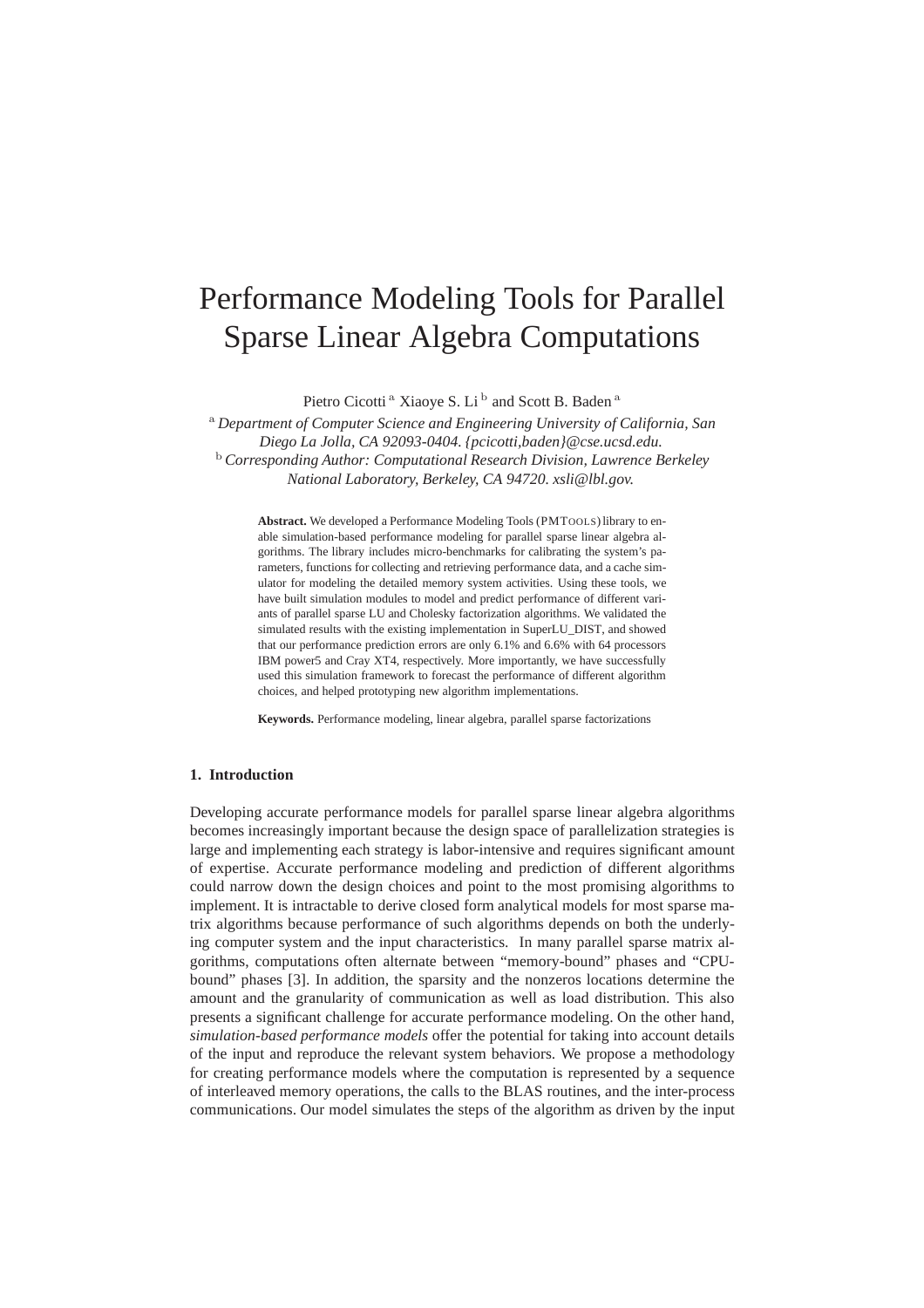and charges for the cost of memory accesses, local arithmetic calculations, and communications.

Our simulation framework consists of two components. The first component is a low level library of Performance Modeling Tools, PMTOOLS, which is based on our previous work in modeling parallel sparse LU factorization [1]. The PMTOOLS library can be generally useful for modeling any parallel linear algebra algorithms, dense or sparse. With slight modification, PMTOOLS can also be used to study performance of larger application codes. The second component is application-specific simulation module, which depends on the specific algorithm to be modeled and which consults PMTOOLS to obtain the running times of the low level operations. In the following sections, we will describe each component in more detail, and show the simulation results with validations.

Our objective is twofold: 1) we would like to predict performance of existing implementations on different architectures, including hypothetical machines that do not exist yet. To this end, we build the application-specific simulation module by mimicking computations and communications in the actual implementation including software/hardware interactions. 2) We would like to use this simulation framework to help design and prototype new algorithms, and eliminate bad algorithm choices. This is an even more valuable and novel use of this predictive framework, which distinguishes our work from the others in the area of performance evaluation and benchmarking.

## **2. Performance Modeling Tools**

PMTOOLS is a collection of tools intended to calibrate performance of the machine's individual components. It contains the micro-benchmarks, the data structures and management routines for storing and retrieving the data collected by the micro-benchmarks, and a cache simulator to represent the memory hierarchy at runtime. Each micro-benchmark is run off-line and measures the times taken by a basic operation, such as the execution of a BLAS routine, over a parameter space of interest and the data are collected into the tables once and for all. These data represent the cost functions of the relevant operations at the simulation time. Since the configuration space can be extremely large, some configurations are omitted. The omitted values are later estimated using various interpolation or curve-fitting algorithms [5,12]. Currently, PMTOOLS contains the following three models.

**1) Memory model.** PMTOOLS provides a cache simulator capable of combining several cache instances. Each instance is parameterized according to the cache characteristics (e.g. capacity and associativity) of the target system. Thus, we can compose an entire memory hierarchy simulator that also includes the TLBs. The simulator has two functions: to maintain the state of the memory hierarchy throughout a simulation and to estimate the cost of each operation. We designed a memory micro-benchmark to measure the latency and bandwidth of each level of the cache. The latencies are measured by timing the updates at various memory locations. Each level in the memory hierarchy is measured in isolation by choosing the locations of the updates in a controlled operational regime, so that each access hits the desired cache level. The latency for this level is derived accurately [9]. The bandwidth is measured by timing sequential memory accesses. The measured bandwidth is applicable as long as the number of consecutive memory locations transferred is greater than a threshold that triggers hardware prefetching.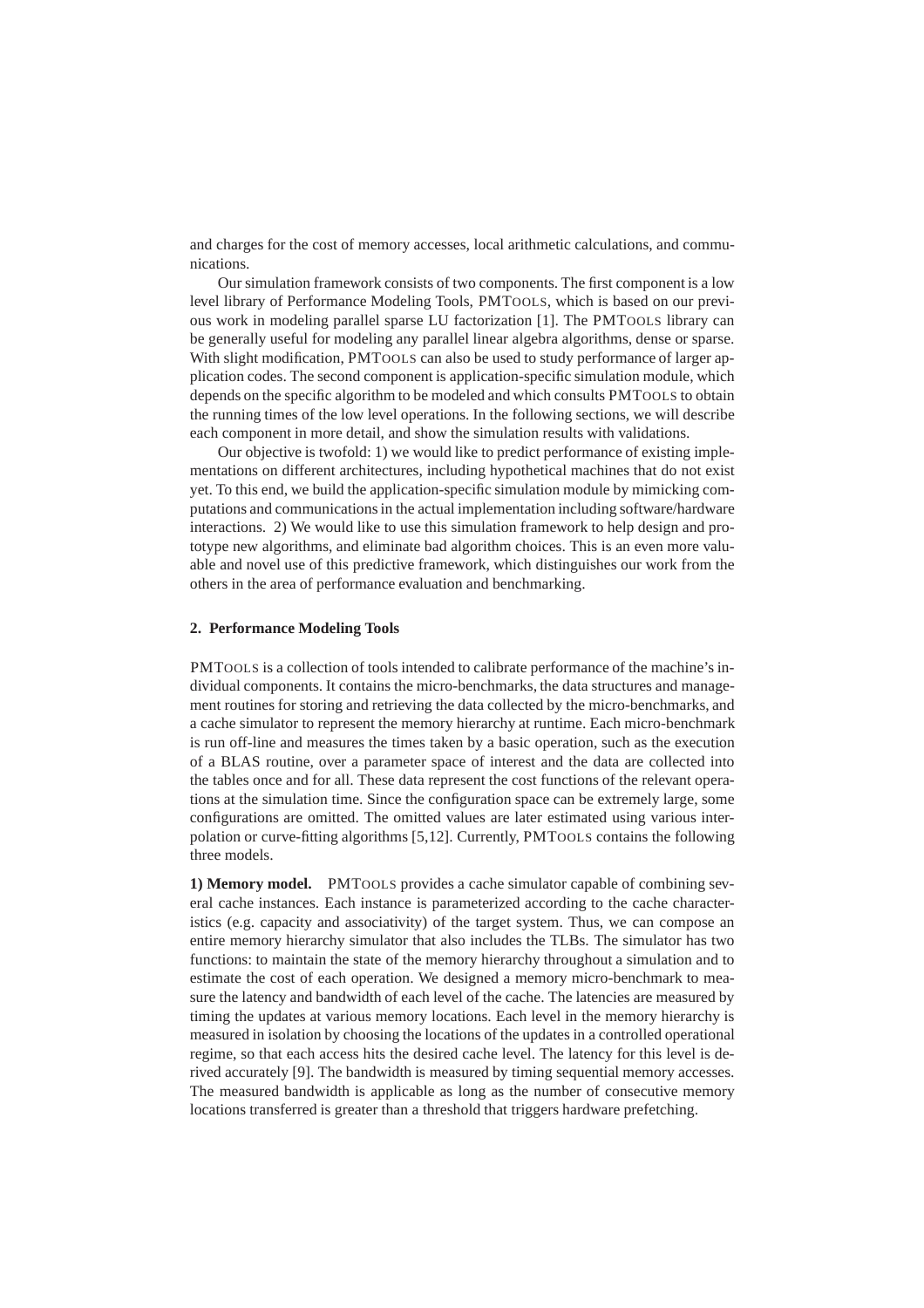**2) Model of linear algebra kernels.** Most high level linear algebra algorithms can be expressed as a number of calls to the BLAS routines, which provide a nice abstract interface between the high level algorithms and the low level arithmetic engine. In PM-TOOLS, we use micro-benchmarks to measure performance of the BLAS kernels of interest, with varying matrix/vector dimensions. The timings are measured off-line and stored in the lookup tables, and will be retrieved later during the application's simulation. Since the parameters space can be very large, timing each possible point is both timeconsuming and requires large tables. Instead, we benchmark the routines of all the small dimensions which are sensitive to timings, but only for a subset of the other larger dimensions. During simulation, the probing function first searches the tables for the given dimensions; if such dimension is not found, an estimate is obtained by linear interpolation using the closest times available in the table (or extrapolation if the dimensions are outside the bounds). We note that this simple interpolation/extrapolation can be improved by a more sophisticated scheme to improve prediction accuracy [12].

**3) Communication model.** The communication model is based on point-to-point message passing. The other communication primitives such as collective communication are modeled as a sequence of point-to-point transfers. We perform the measurement of varying message sizes off-line, store the timings in a lookup table, and retrieve the timings during the actual simulation. The cost of a transfer is measured using a ping-pong microbenchmark, and again, the probing function either consults the lookup table for the cost of a given message size, or does interpolation for the message sizes not directly measured. Our table includes the ping-pong timings between two processors, as well as the timings with simultaneous ping-pongs among all pairs of processors. We also support the SMP or multicore CMP nodes in that the micro-benchmark is run to measure both intra-node and inter-node communication. The probing function can take the information about the number of nodes and the two processes involved, and return the appropriate measured cost.

# **3. Application-specific Simulation Modules**

To demonstrate the effectiveness of PMTOOLS for achieving our first objective, we consider an existing implementation of sparse LU factorization in SuperLU\_DIST [6]. The LU factorization algorithm uses supernodal block structure in the kernel. The factored matrices L and U are stored in compressed format and distributed with block cyclic layout on a 2D processor grid. Each unit of work (or a vertex in the dataflow graph) is defined as a block column/row factorization in a right-looking fashion, and the factorization proceeds sequentially along the outer  $K$ -dimension. A single level of pipelining (i.e. one step look-ahead) was implemented by hand across the kth and  $(k + 1)$ st iterations to shorten the critical path. Figure 1 illustrates such a block distribution. The highlighted block column and row correspond to the kth step of outer factorization.

We developed a simulation module which is a close mimic of the factorization algorithm except that we do not perform the actual operations, but only advance the simulated runtime. This is done by charging the times for each BLAS function and MPI function, using the probing function provided by PMTOOLS. The memory system is also closely simulated as if the algorithm is run on a real machine. The simulation module first instantiates the memory state for the cache simulator in PMTOOLS. During simulation, whenever the algorithm involves a memory access, the module consults the cache simu-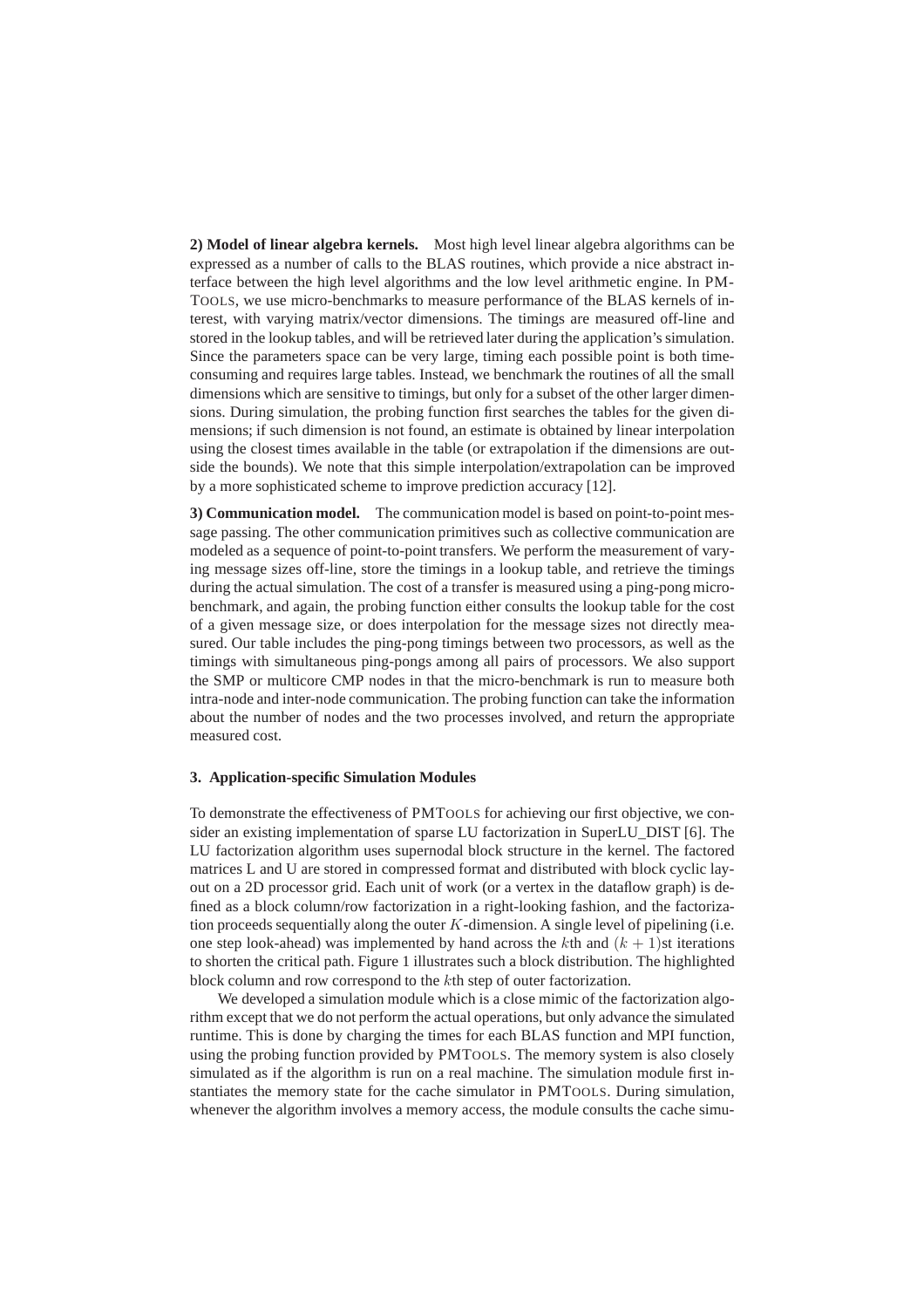

**Figure 1.** Sparse LU block cyclic distribution.

#### **Algorithm 1** SuperLU\_DIST: simulated update of the kth block row of U.

1: **for all**  $p \in Processors \land UBLOCALS\_OF\_P(p, k) \neq \emptyset$  **do** 2:  $time[p] = time[p] + memory\_update(p, stack)$ 3:  $time[p] = time[p] + memory\_read(p, index)$ 4: **end for** 5: **for all**  $b \in UBLOCKS(k)$  **do** 6:  $p \leftarrow OWNER(b)$ 7:  $time[p] = time[p] + memory\_read(p, b)$ 8: **for all** j ∈ b **do** 9: **if** column  $i$  is not empty **then** 10:  $time[p] = time[p] + lookup(dtrsv, sizeof(j))$ <br>11: **end if** end if 12: **end for** 13: **end for** 14: **for all**  $p \in Processors \land UBLOCALS\_OF\_P(p, k) \neq \emptyset$  **do** 15:  $time[p] = time[p] + memory\_update(p, stack)$ 16: **end for**

lator to obtain the access time and to trigger an update to the state of the memory. As an illustration, Algorithm 1 shows the simulated procedure that corresponds to the update of a block row of  $U$ . The procedure shows how the cost of each simulated operation is collected. Memory access functions (e.g., memory\_update and memory\_read) take a parameter  $p$  to indicate the instance of the simulated memory system that belongs to processor p.

We validated the model on eight unsymmetric matrices selected from the University of Florida Sparse Matrix Collection [2]: **bbmat, ecl32, g7jac200, inv-extrusion, mixing-tank, stomach, torso1, and twotone**. We used up to 64 processors with two different machines at NERSC, one is an IBM Power5 (bassi) and another is a Cray XT4 with quad-core AMD Opteron nodes (franklin). Figure 2 shows the percentage absolute errors of the predicted times versus the actual times for the eight matrices (shown in the legend). In most cases, our simulated time is accurate within 15% error. The average absolute prediction errors among all matrices and processor configurations are only 6.1% and 6.6% for the IBM Power5 and the Cray XT4, respectively. This level of accuracy is remarkable for such complicated sparse matrix calculations.

In addition to analyzing performance of the existing implementation, we have used this simulation model to forecast the performance of different algorithm choices, and successfully improved the parallel efficiency.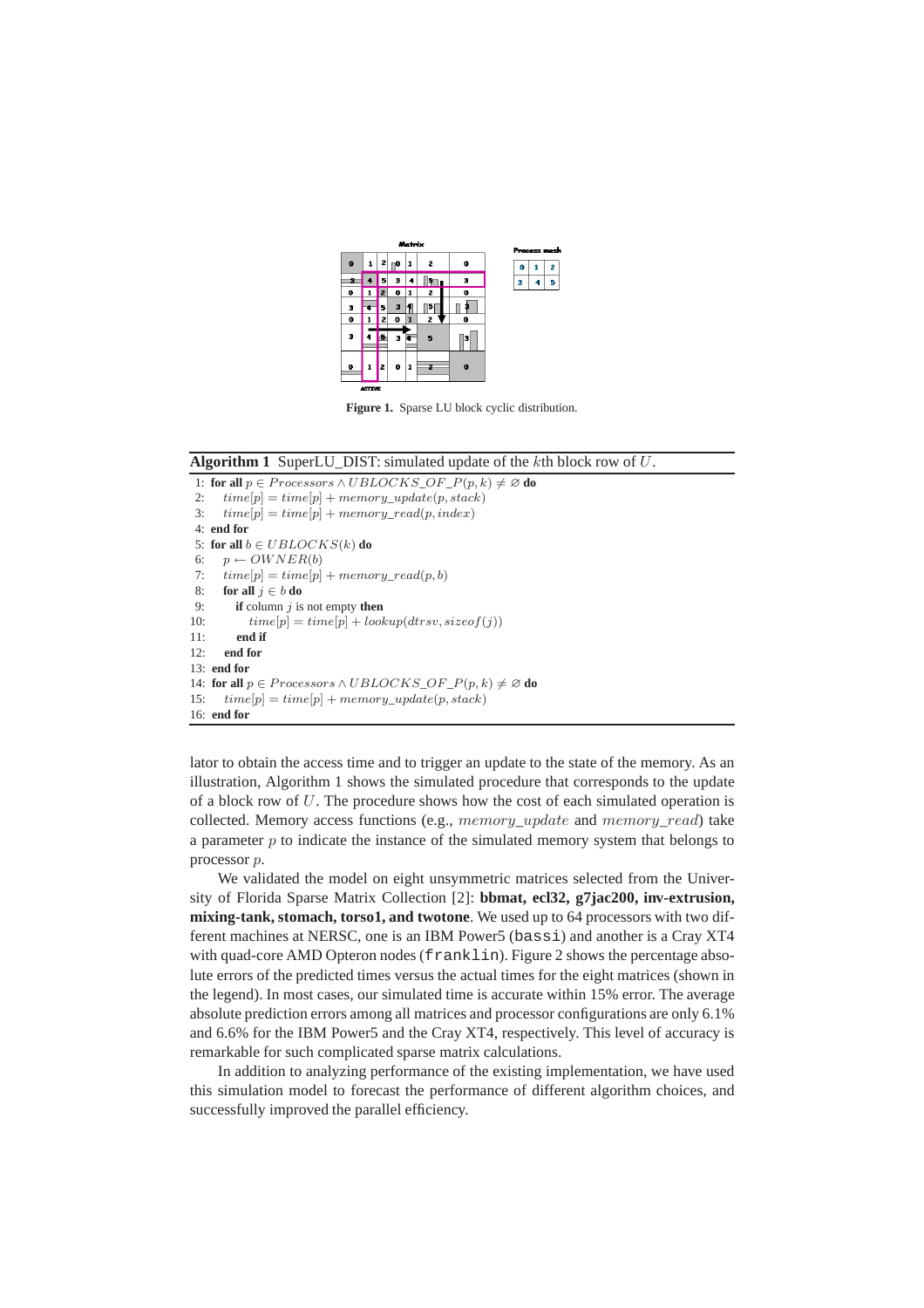

**Figure 2.** Accuracy of the simulated factorization times compared to the actual times. Each bar represents one matrix.

**1) Shape of the processor grid.** For a fixed processor count, the shape of the 2D processor grid can affect the factorization speed. We used our model to predict the optimal shape of the processor grid with 16 processors. Figure 3 shows the actual running times and the simulated times for the eight matrices. The model was able to correctly sort the grid shapes using the simulated execution times, and the processor grid shape  $2 \times 8$  is the best in most cases.

**2) Latency-reducing panel factorization.** The panel factorization at each step of the outer loop usually lies on the critical path. The original algorithm performs a series of broadcasts for each rank-1 update. An alternative design is to use asynchronous pointto-point communication, reducing the latency cost. We ran the simulation with different strategies, and then chose the best simulated one to implement. This optimization led to 20-25% improvement for the entire factorization on 64 processors.



**Figure 3.** Choices of the shapes of the processor grid with 16 processors. Each matrix has 10 bars, divided into 2 groups of 5 each. The left group is from the actual runs, and the right group is from simulation. For each matrix, the two bars of the same color represent the same shape.

# **4. Prototyping New Factorization Algorithms by Simulation**

We have been designing and prototyping parallel sparse Cholesky factorization using the SuperLU\_DIST code base. Cholesky factorization works for symmetric positive definite matrices, which requires half of the operations and half of the memory compared to LU factorization. That is, after factorization, the upper triangular matrix is equal to the transpose of the lower triangular matrix, and so the algorithm only needs to compute the lower triangular matrix.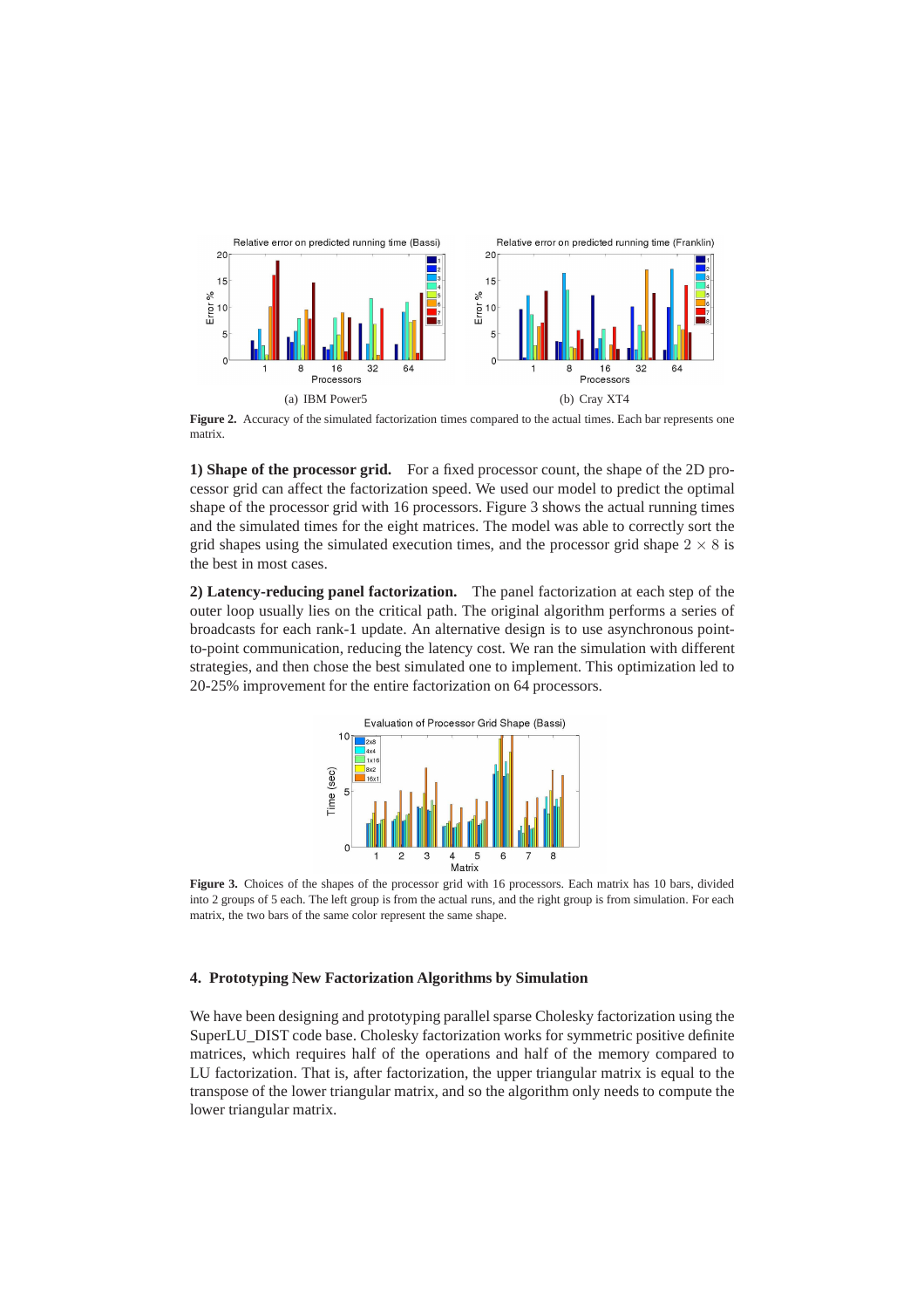In a symmetric factorization, the computation of the block rows and the update of the upper triangular part of the trailing submatrices are not required. However, the block rows are still needed for updating the lower triangular part. By symmetry, these blocks reside only in the symmetric block column. A simple adaptation of SuperLU\_DIST's sparse data layout and communication is as follows (see Figure 1). At each step of the outer factorization the block column of  $L$  is aggregated and replicated on the processors that own the block column. Then, each of these processors sends the entire block column along its processor row. Sending the entire block column ensures that all the processors involved in the update of the trailing submatrix are provided with all the data required. Like the LU factorization in SuperLU\_DIST, we implemented a single level of pipelining scheme for better overlapping communication with computation and shortening the critical path. The implementation in the SuperLU\_DIST framework is straightforward, but the drawbacks are that it sends more data than necessary and imposes synchronization of the processors along each block column.

We built a simulation module to analyze performance of this algorithm. For our experiments we used a suite of 8 matrices (**2cubes\_sphere, boneS01, ship\_001, smt, bmw7st\_1, hood, nd3k, and thread**) and ran on an IBM Power5, and a Cray XT4. Our simulation predicts that collective communication becomes a performance bottleneck and seems to hinder scalability. In fact, it can be observed that comparing the timings of Cholesky factorization and LU factorization, when the increased communication cost outweighs the reduction in computation time, there is almost no speedup and sometimes there is even a slowdown. This effect is most noticeable for small matrices and when scaling up the number of processors, see Figure 4. However, in some cases we observed very large discrepancy between predicted and measured time where the actual running time is unexpectedly high (e.g. on 64 processors the factorization is 3 times slower that on 1 processor); we are currently investigating the causes of what appears to be a performance bug in the Cholesky algorithm.



**Figure 4.** Speedup achieved by Cholesky factorization relative to LU factorization applied to the same problem. Each line represents one matrix.

An alternative parallelization is block-oriented in which the sparse factor is represented by blocks (in contrast to block column in SuperLU\_DIST). Each block is sent to only those processors that need it, and the communication will not be restricted along each processor row. This eliminates the need for synchronization of each column processors but may involve transferring more messages of smaller size. This was shown to work reasonably well on earlier machines [8], but it is not clear on the newer machines which have much faster processors relative to interconnect speed. Since a block-oriented approach requires different ad-hoc data structures, we plan to develop a new simulation module in order to compare the two strategies before engaging in the costly implementation.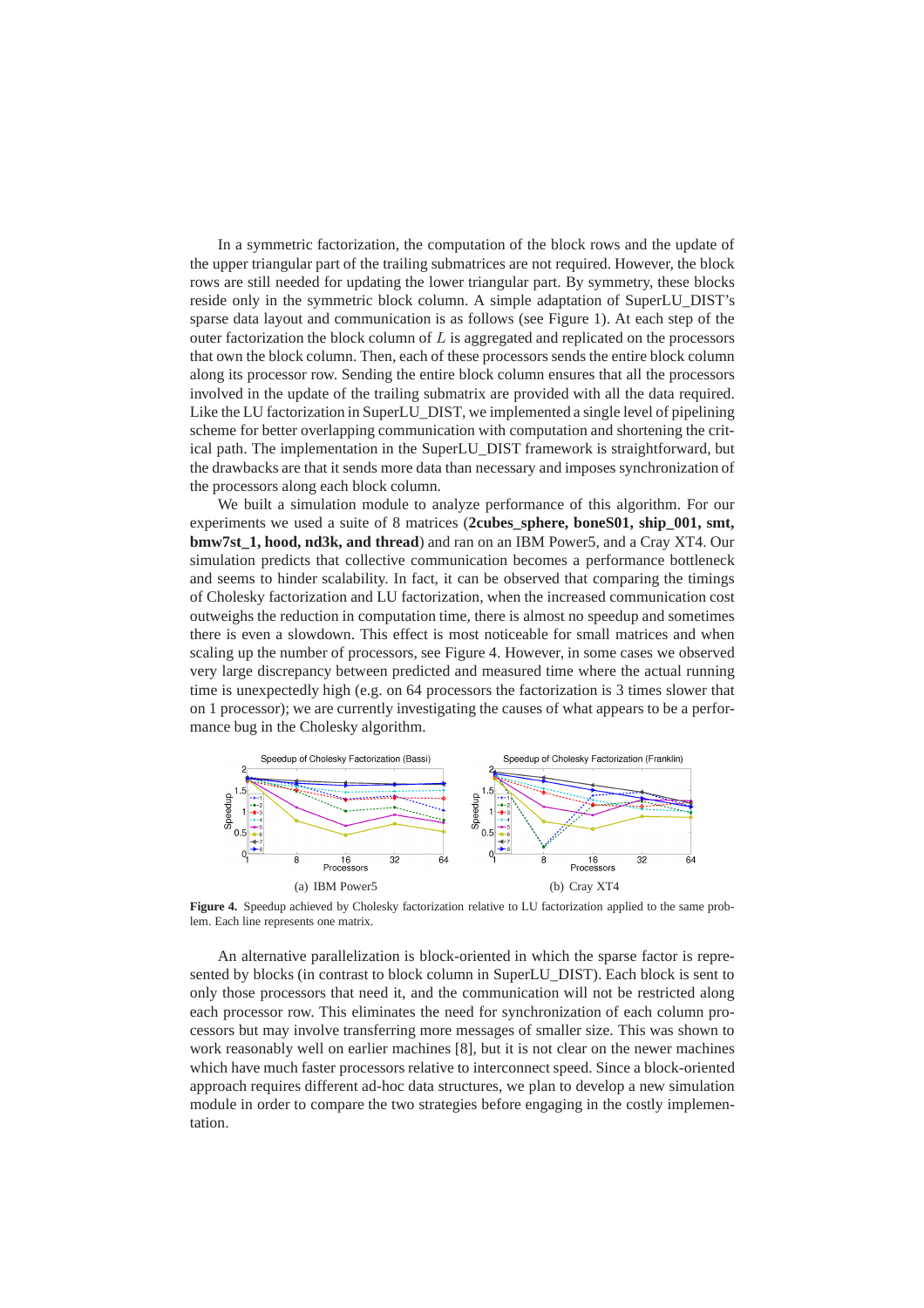# **5. Related Work**

Performance modeling efforts range from developing synthetic benchmarking suites for measuring raw performance of the machines' individual components to developing high level tools and application-specific cost models for performance prediction [11,4,10,12].

Our micro-benchmarking approaches to measuring the raw latencies and bandwidths of the memory and interconnect systems are based on the widely adopted methodology of Saavedra et al. [9]. By systematically accessing memory locations with varying range and stride, it is possible to derive the latency, line size and associativity of each cache level. Similarly is done in STREAM [7] and MultiMAPS [10], with the difference that our micro-benchmarks combine multiple tests in order to estimate a larger set of parameters. Our MPI ping-pong benchmarking is similar to IMB [4], but we consciously perform the ping-pong tests with single pair and all pairs, as well as intra-node and internode. This covers most scenarios of the point-to-point communications occurred in real applications.

A major difference between our framework and many others appears in the way how the application performance profile is collected. A popular approach is trace-based, such as [12], which captures the addresses of the program during execution, and feed the trace to the memory simulator to derive runtime with different cache configurations. The drawbacks of this approach are that it can only predict performance for the existing applications and analyze codes that are purely memory-bound. We chose to use simulation-based approach at the application level mainly because we would like to use this framework for faster prototyping of new algorithms, in addition to analyzing existing implementations. Writing the simulation code with different algorithm choices is much easier than implementing the actual algorithms (see Algorithm 1), since we can avoid dealing with the details of the complicated sparse matrix data structures. Furthermore, an important characteristic of sparse matrix factorization algorithms is that they consist of a mixture of memory-bound and CPU-bound phases, hence any method simply based on memory-bound characteristic would likely overestimate runtime. That is why we developed a separate benchmark model for the BLAS kernels, which captures most of the CPU-bound phases. Thus, our combined memory simulator and BLAS benchmarks can predict performance of this workload mixture more accurately. Our simulation framework is also more flexible in that once we create an application module, the inputs (e.g., different sparse matrices) and the processor configurations are arguments of a simulation run, whereas a trace-based method needs a re-run of the code when the input changes.

Previously, Grigori et al. made a first attempt for developing a realistic simulation model to study the sparse factorization algorithm implemented in SuperLU\_DIST [3]. Their framework is also simulation-based, containing memory simulator, detailed models of BLAS kernels, and a communication bandwidth model for varying message sizes. The model has greatly improved the prediction accuracy, but it is tailored for a specific algorithm-implementation and requires estimation of the instructions involved in the BLAS routines. Therefore, it is very difficult to adapt to different algorithms and to achieve our Goal 2).

## **6. Conclusions**

Performance models based on simulations are very useful in several cases: to enable rapid prototyping of new algorithms, to evaluate systems design, and to model performance